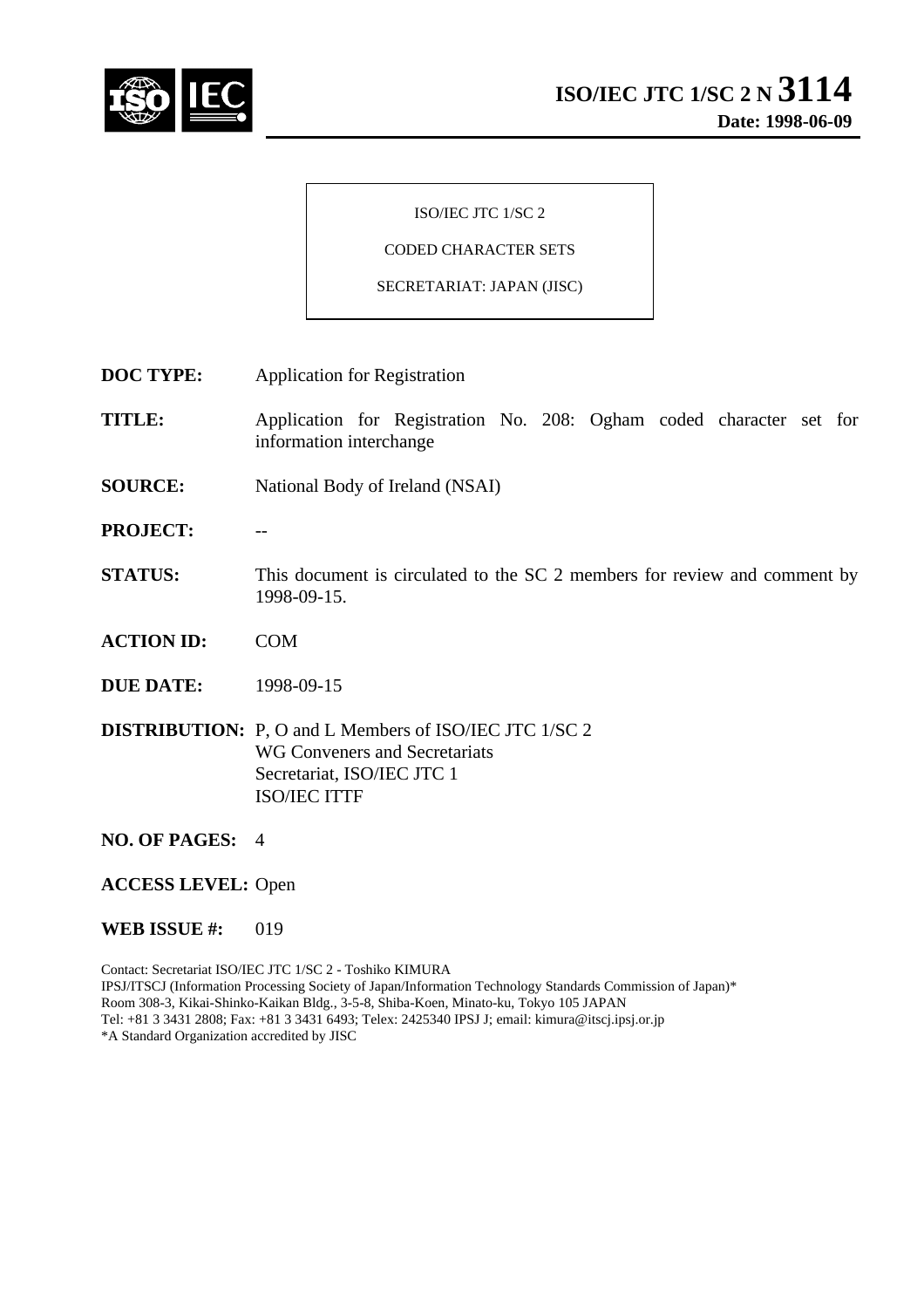| TYPE:<br>96-character graphic<br>character set |                 | <b>REGISTRATION NUMBER: 208</b><br><b>DATE OF REGISTRATION:</b> |
|------------------------------------------------|-----------------|-----------------------------------------------------------------|
| <b>ESCAPE SEQUENCE</b>                         | GO:             |                                                                 |
|                                                | $G1$ :          | ESC 02/13 F                                                     |
|                                                | G2:             | ESC 02/14 F                                                     |
|                                                | G3:             | ESC 02/15 F                                                     |
|                                                | CO <sub>2</sub> |                                                                 |
|                                                | $C1$ :          |                                                                 |

## **NAME**

Ogham coded character set for information interchange.

## **DESCRIPTION**

A set of 29 characters for use with the IRV of ISO/IEC 646 (ISO-IR 6) in an 8-bit code. The set, with its characters, names, and relative positions, is identical to that of I.S. 434:1997.

## **SPONSOR1**

NSAI (National Standards Authority of Ireland)

## **ORIGIN:**

Irish Standard 434:1997

#### **FIELD OF UTILIZATION**

Communication and processing and transfer of text in the Ogham script.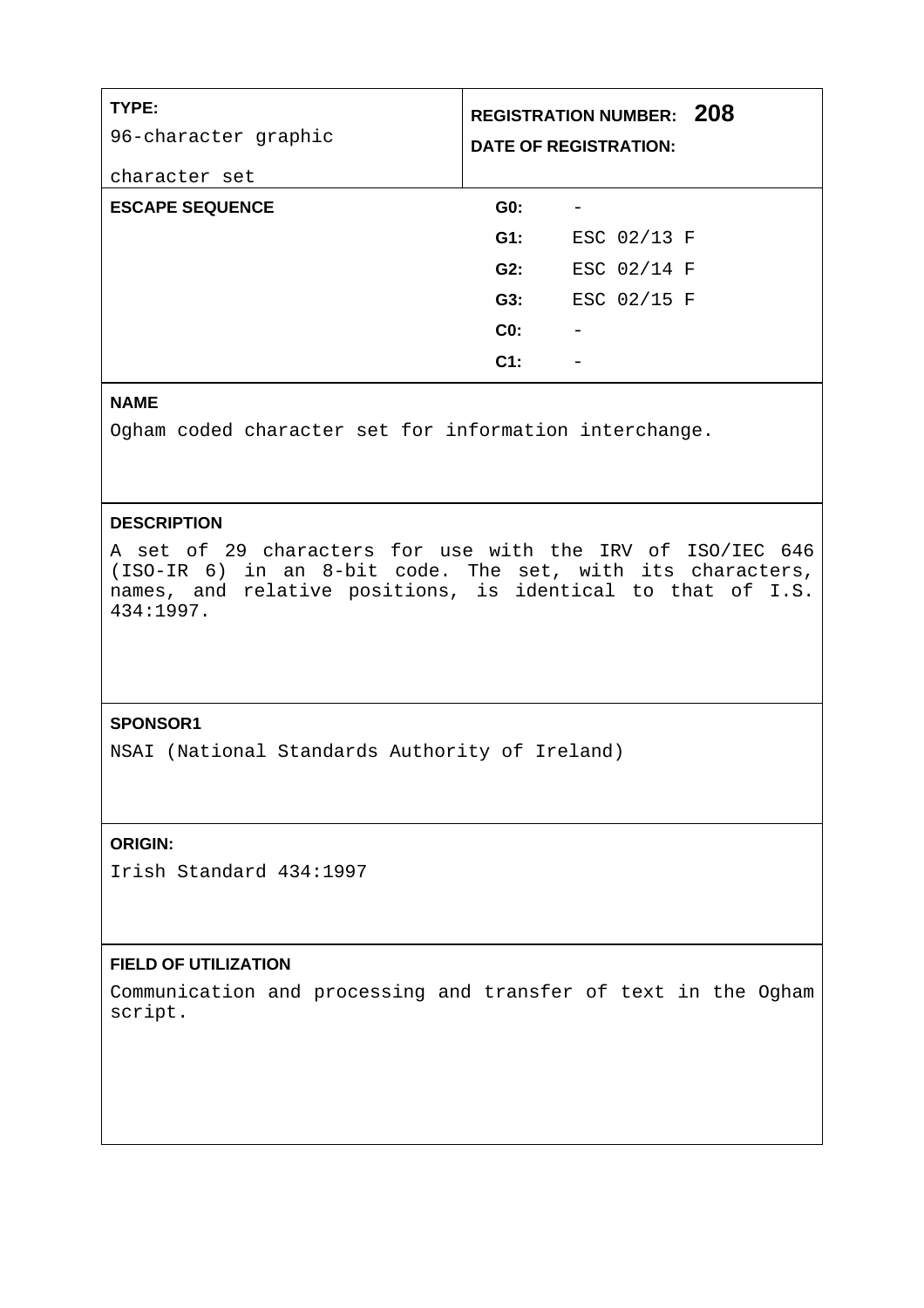|                |                         |                |       | $\mathsf{b}_\mathsf{8}$<br>b <sub>7</sub> | 1<br>0 | 1<br>0 | 1<br>0 | 1<br>0 | 1<br>1 | 1<br>1 | 1<br>1                  | 1<br>1                   |                    |
|----------------|-------------------------|----------------|-------|-------------------------------------------|--------|--------|--------|--------|--------|--------|-------------------------|--------------------------|--------------------|
|                |                         |                |       | $b_6$                                     | 0      | 0      | 1      | 1      | 0      | 0      | 1                       | 1                        |                    |
|                |                         |                |       | $b_5$                                     | 0      | 1      | 0      | 1      | 0      | 1      | 0                       | 1                        |                    |
| $\mathsf{b}_4$ | $\mathsf{b}_\mathsf{3}$ | b <sub>2</sub> | $b_1$ |                                           | 8      | 9      | 10     | 1<br>1 | 12     | 13     | 14                      | 15                       |                    |
| 0              | 0                       | 0              | 0     | 0                                         |        |        |        |        |        |        |                         | $\rightarrow$            | 0                  |
| 0              | 0                       | 0              | 1     | 1                                         |        |        |        |        |        |        | T                       | $\rightarrow \leftarrow$ | 1                  |
| 0              | 0                       | 1              | 0     | $\overline{c}$                            |        |        |        |        |        |        | ΤΓ                      | ****                     | 2                  |
| 0              | 0                       | 1              | 1     | 3                                         |        |        |        |        |        |        | $\mathbb{H}$            | ****                     | 3                  |
| 0              | 1                       | 0              | 0     | 4                                         |        |        |        |        |        |        | $\overline{\mathbf{H}}$ | $***$                    | 4                  |
| 0              | 1                       | 0              | 1     | 5                                         |        |        |        |        |        |        | TITIT                   | $\bigstar$               | 5                  |
| 0              | 1                       | 1              | 0     | 6                                         |        |        |        |        |        |        | T                       | ⊖                        | 6                  |
| 0              | 1                       | 1              | 1     | $\overline{7}$                            |        |        |        |        |        |        | Щ                       | ъ                        | 7                  |
| 1              | 0                       | 0              | 0     | 8                                         |        |        |        |        |        |        | Ш                       | Ж                        | 8                  |
| 1              | 0                       | 0              | 1     | 9                                         |        |        |        |        |        |        | ШЦ                      | 用                        | 9                  |
| 1              | 0                       | 1              | 0     | 10                                        |        |        |        |        |        |        | IIIII                   |                          | A                  |
| 1              | 0                       | 1              | 1     | 11                                        |        |        |        |        |        |        | $\overline{t}$          | ≻                        | B                  |
| 1              | 1                       | 0              | 0     | 12                                        |        |        |        |        |        |        | #                       | $\langle$                | C                  |
| 1              | 1                       | 0              | 1     | 13                                        |        |        |        |        |        |        | ₩                       |                          | D                  |
| 1              | 1                       | 1              | 0     | 14                                        |        |        |        |        |        |        | ╫╫                      |                          | E                  |
| 1              | 1                       | 1              | 1     | 15                                        |        |        |        |        |        |        |                         |                          | F                  |
|                |                         |                |       |                                           | 8      | 9      | A      | B      | C      | D      | E                       | F                        | $\bar{a}_{\alpha}$ |